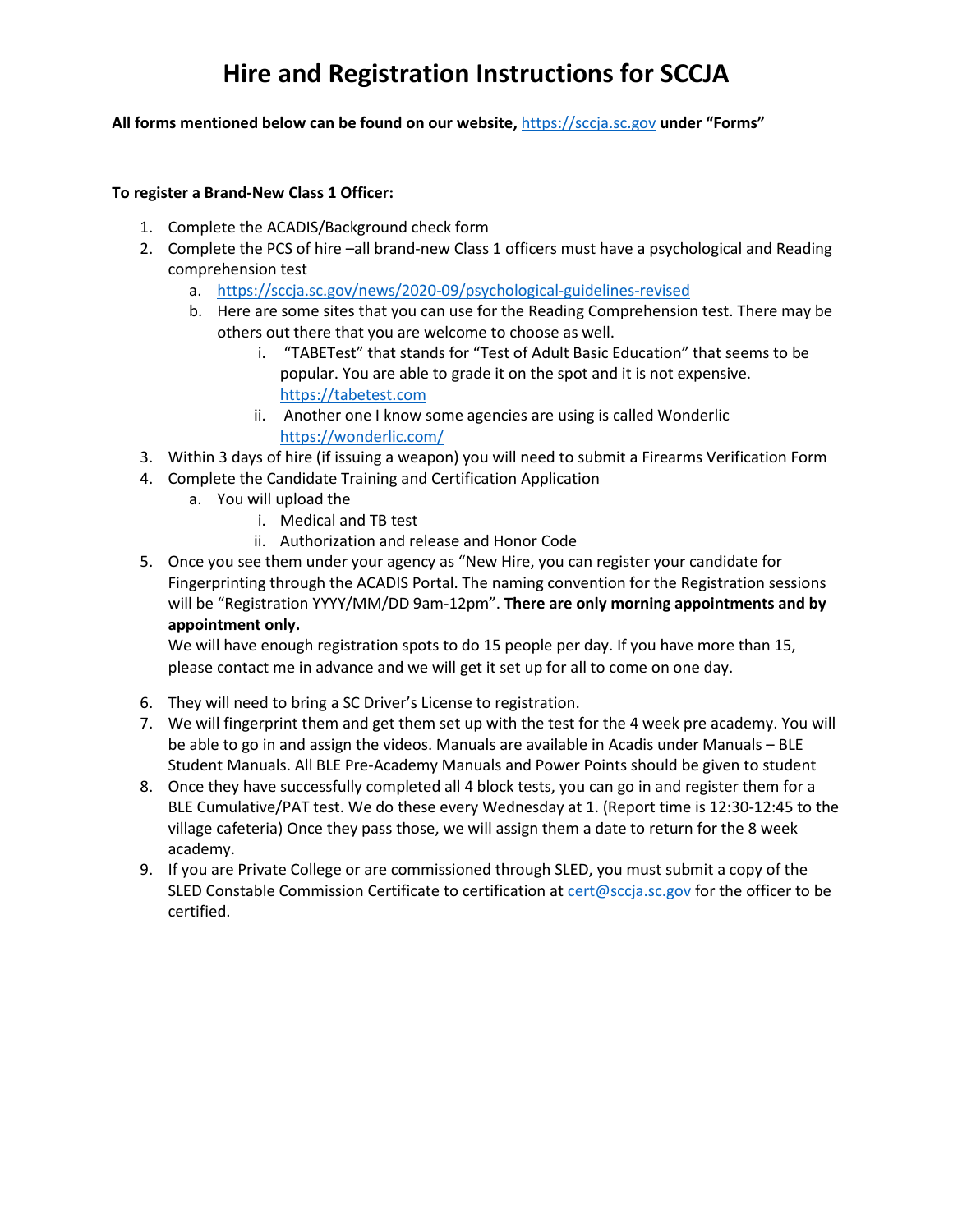#### **To Register a Class 1 that has completed the "Tech School PPAT" program:**

- 1. Ensure you have a copy of the Certificate of Completion from the Tech School.
- 2. Complete the ACADIS/Background check form
- 3. Complete the PCS of hire –all brand-new Class 1 officers must have a psychological and Reading comprehension test
	- a. https://sccja.sc.gov/news/2020-09/psychological-guidelines-revised
	- b. Here are some sites that you can use for the Reading Comprehension test. There may be others out there that you are welcome to choose as well.
		- i. "TABETest" that stands for "Test of Adult Basic Education" that seems to be popular. You are able to grade it on the spot and it is not expensive. https://tabetest.com
		- ii. Another one I know some agencies are using is called Wonderlic https://wonderlic.com/
- 4. Within 3 days of hire (if issuing a weapon) you will need to submit a Firearms Verification Form
- 5. Complete the Candidate Training and Certification Application
	- c. You will upload the
		- i. Medical and TB test
		- ii. Authorization and release and Honor Code
- 6. Once you see them under your agency as "New Hire, you can register your candidate for Fingerprinting through the ACADIS Portal. The naming convention for the Registration sessions will be "Registration YYYY/MM/DD 9am-12pm". **There are only morning appointments and by appointment only.**

We will have enough registration spots to do 15 people per day. If you have more than 15, please contact me in advance and we will get it set up for all to come on one day.

- 7. They will need to bring a SC Driver's License to registration.
- 8. We will fingerprint them and complete the Registration process.
- 9. Once registered, you can go in and register them for a BLE Cumulative/PAT test. We do these every Wednesday at 1. (Report time is 12:30-12:45 to the village cafeteria) Once they pass those, we will assign them a date to return for the 8 week academy.
- 10. If you are Private College or are commissioned through SLED, you must submit a copy of the SLED Constable Commission Certificate to certification at cert@sccja.sc.gov for the officer to be certified.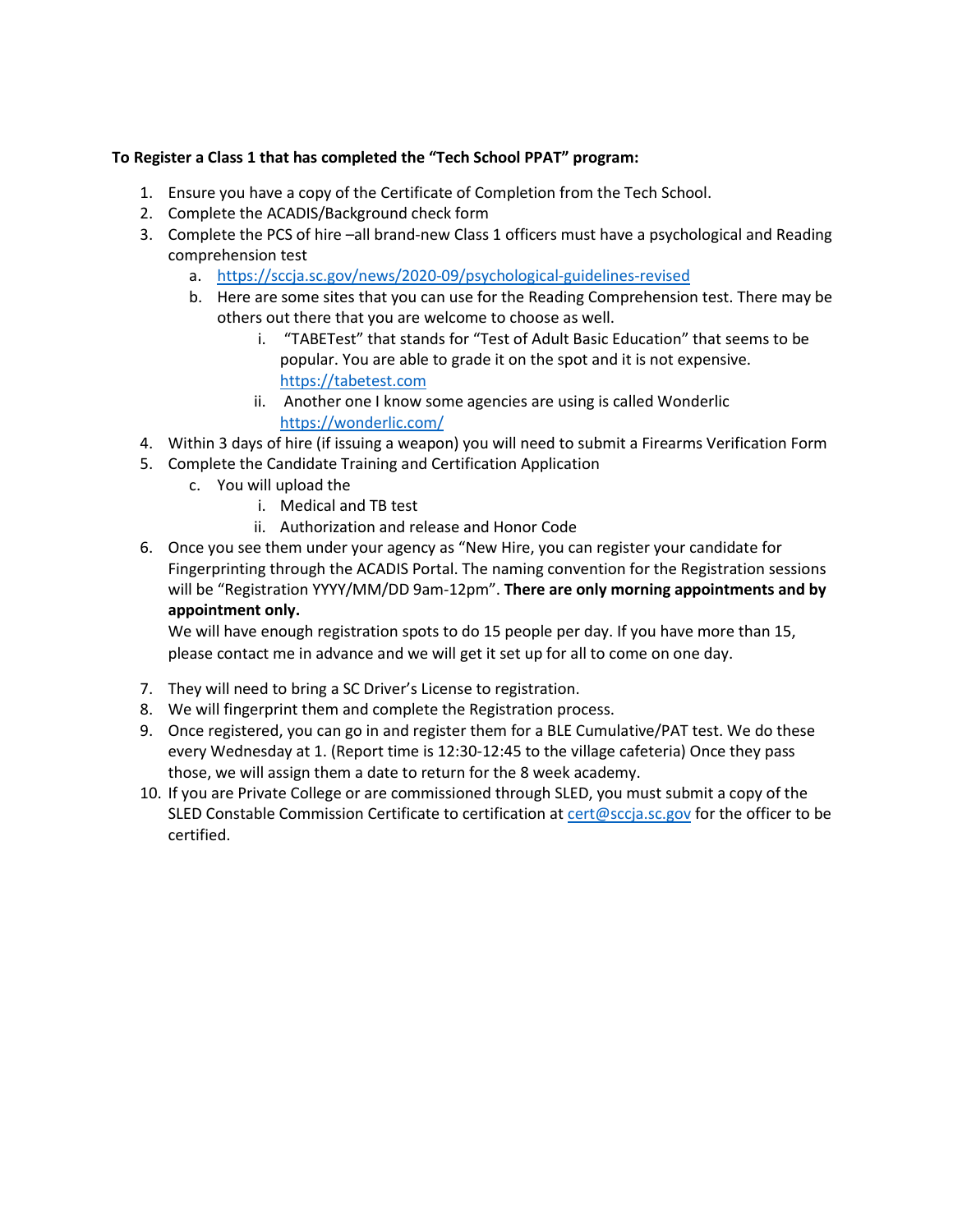# **For a Class 1 Officer Previously Certified in SC without a break in service or a break in service less than 1 year:**

- 1. Complete the ACADIS/Background check form
- 2. Complete the PCS of hire
- 3. Within 3 days of hire you will need to submit a Firearms Verification Form
- 4. If you are Private College or are commissioned through SLED, you must submit a copy of the SLED Constable Commission Certificate to certification at cert@sccja.sc.gov for the officer to be certified.

# **For a Class 1 Officer with a 1 to 3 Year Break in Service in SC:**

- 1. Complete the ACADIS/Background check form
- 2. Complete the PCS of hire South Carolina Criminal Justice Academy
- 3. Within 3 days of hire you will need to submit a Firearms Verification Form
- 4. Complete the Candidate Training and Certification Application
	- a. You will upload the
		- i. Medical and TB test
		- ii. Authorization and release and Honor Code Honor Code 2020-5.pdf (sc.gov)
- 5. Once you see them under your agency as "New Hire, you can register your candidate for Fingerprinting through the ACADIS Portal. The naming convention for the Registration sessions will be "Registration YYYY/MM/DD 9am-12pm". **There are only morning appointments and by appointment only.**

We will have enough registration spots to do 15 people per day. If you have more than 15, please contact me in advance and we will get it set up for all to come on one day.

- 6. They will need to bring a SC Driver's License to registration. We will fingerprint them and complete registration. You will be able to go in and assign the Special Basic video.
- 7. Once they have successfully completed the video, you can go in and register them for a Special Basic Cumulative Test/ Firearms and Driving Proficiency. (Report to the Range Classroom #2 at 7:30-7:45 am the Wednesday morning of test) Once they pass that, they are good to go.
- 8. If you are Private College or are commissioned through SLED, you must submit a copy of the SLED Constable Commission Certificate to certification at cert@sccja.sc.gov for the officer to be certified.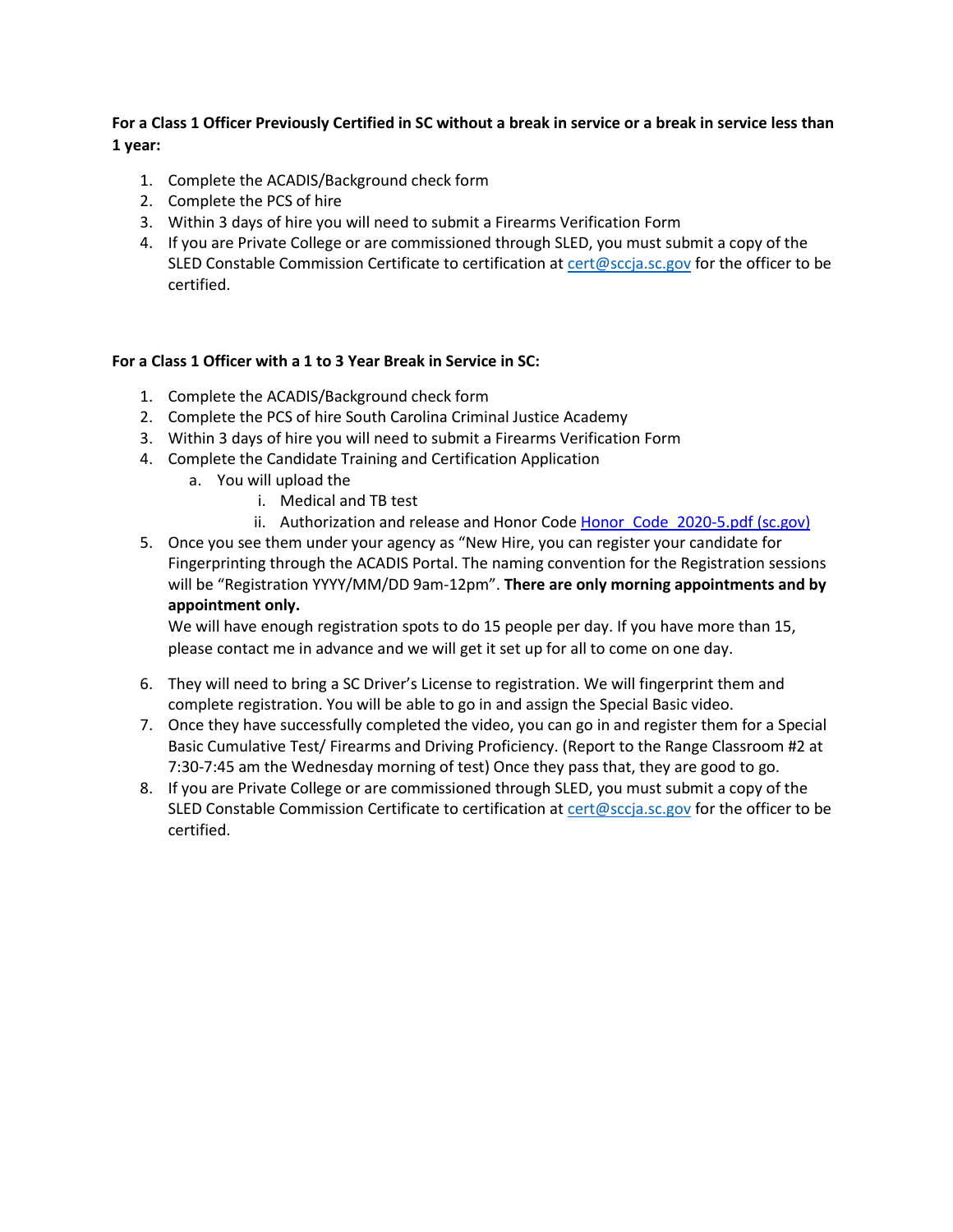# **For a Class 1 Officer with Out Of State Experience (break in service no more than 3 years):**

- 1. Complete an Out of State Training Review
	- a. Release and Authorization
	- b. Post Letter Post Letter for Training Review 8-2018.pdf (sc.gov)
- 2. Complete the ACADIS/Background check form
- 3. Complete the PCS of hire
	- a. Complete the Candidate Training and Certification Application You will upload the
		- i. Medical and TB test
		- ii. Authorization and release and Honor Code Honor\_Code\_2020-5.pdf (sc.gov)
- 3. Once you see them under your agency as "New Hire, you can register your candidate for Fingerprinting through the ACADIS Portal. The naming convention for the Registration sessions will be "Registration YYYY/MM/DD 9am-12pm". **There are only morning appointments and by appointment only.**

We will have enough registration spots to do 15 people per day. If you have more than 15, please contact me in advance and we will get it set up for all to come on one day.

- 4. They will need to bring a SC Driver's License to registration.
- 5. We will fingerprint them and complete registration. You will be able to go in and assign the Special Basic video. Manuals are available in Acadis under Manuals – Special Basic Manual. Special Basic Manuals and Power Points should be given to student
- 6. Once approved for Special Basic and they have successfully completed the video, you can go in and register them for a Special Basic Cumulative Test/ Firearms and Driving Proficiency. (Report to the Range Classroom #2 at 7:30-7:45 am the Wednesday morning of test) Once they pass that, they are good to go.
- 7. If you are Private College or are commissioned through SLED, you must submit a copy of the SLED Constable Commission Certificate to certification at cert@sccja.sc.gov for the officer to be certified.

#### **Reserve Officer with 2 consecutive years with agency going to Class 1:**

- 1. Complete the ACADIS/Background check form
- 2. Complete the PCS of hire –all brand new Class 1 officers must have a psychological and Reading comprehension test
	- a. https://sccja.sc.gov/news/2020-09/psychological-guidelines-revised
	- b. Here are some sites that you can use for the Reading Comprehension test. There may be others out there that you are welcome to choose as well.
		- i. "TABETest" that stands for "Test of Adult Basic Education" that seems to be popular. You are able to grade it on the spot and it is not expensive. https://tabetest.com
		- ii. Another one I know some agencies are using is called Wonderlic https://wonderlic.com/
- 3. Within 3 days of hire (if issuing a weapon) you will need to submit a Firearms Verification Form
	- c. Complete the Candidate Training and Certification Application You will upload the
		- i. Medical and TB test
		- ii. Authorization and release and Honor Code Honor Code 2020-5.pdf (sc.gov)
- 4. Once you see them under your agency as "New Hire, you can register your candidate for Fingerprinting through the ACADIS Portal. The naming convention for the Registration sessions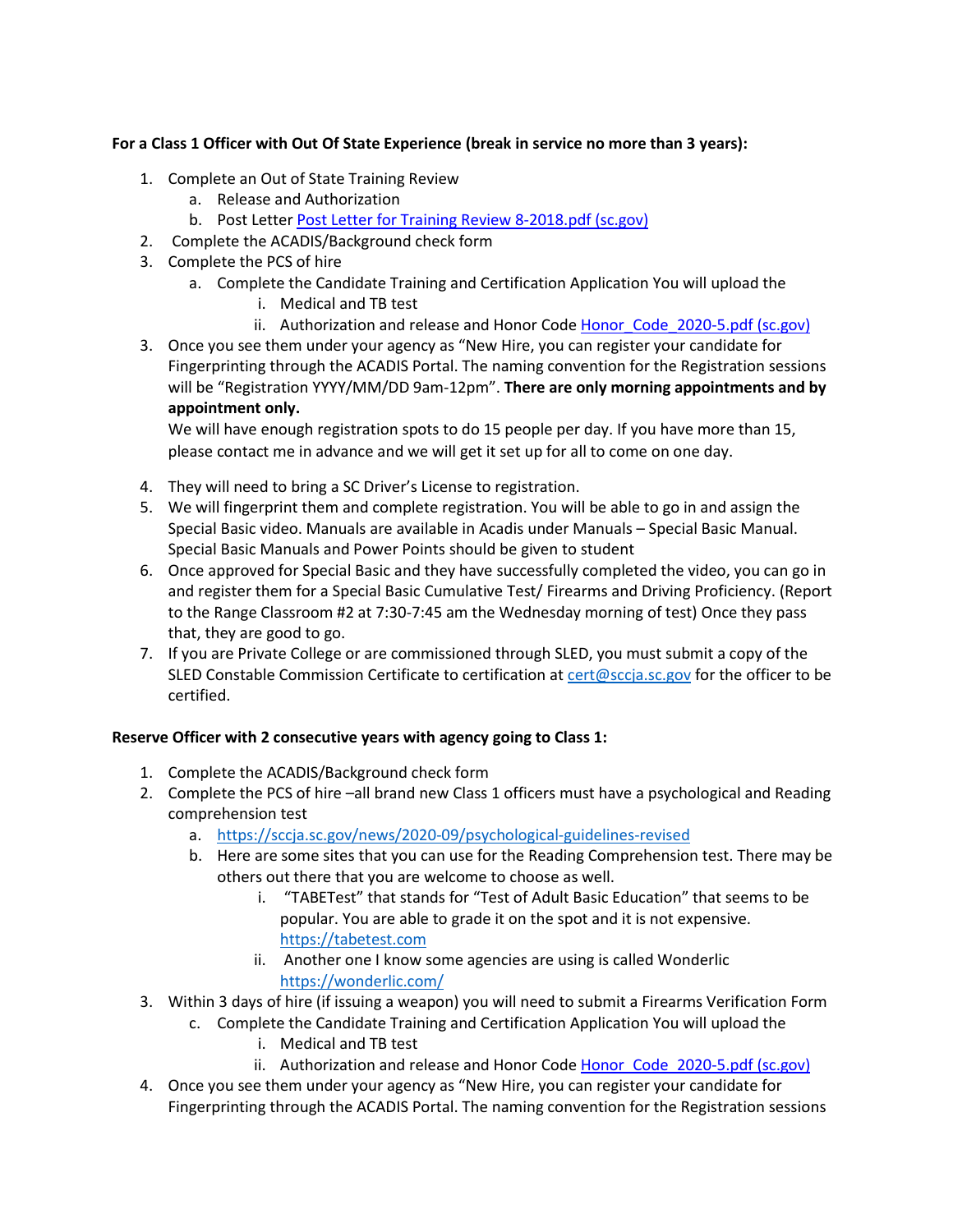will be "Registration YYYY/MM/DD 9am-12pm". **There are only morning appointments and by appointment only.** 

We will have enough registration spots to do 15 people per day. If you have more than 15, please contact me in advance and we will get it set up for all to come on one day.

- 5. They will need to bring a SC Driver's License to registration. We will fingerprint them and complete registration. You will be able to go in and assign the Special Basic video.
- 6. Once they have successfully completed the video, you can go in and register them for a Special Basic Cumulative Test/ Firearms and Driving Proficiency. (Report to the Range Classroom #2 at 7:30-7:45 am the Wednesday morning of test) Once they pass that, they will report to the warehouse at 1:00pm to run the PAT. Once they pass that, they are good to go.
- 7. If you are Private College or are commissioned through SLED, you must submit a copy of the SLED Constable Commission Certificate to certification at cert@sccja.sc.gov for the officer to be certified.

#### **For a Class 2 Officer:**

- 1. Complete the ACADIS/Background check form
- 2. Complete the PCS of hire
	- a. Complete the Candidate Training and Certification Application You will upload the
		- i. Medical and TB test
		- ii. Authorization and release and Honor Code Honor Code 2020-5.pdf (sc.gov)
- 3. Once you see them under your agency as "New Hire", you can register your candidate for Fingerprinting through the ACADIS Portal. The naming convention for the Registration sessions will be "Registration YYYY/MM/DD 9am-12pm". **There are only morning appointments and by appointment only.**

We will have enough registration spots to do 15 people per day. If you have more than 15, please contact me in advance and we will get it set up for all to come on one day.

4. They will need to bring a SC Driver's License to registration. We will fingerprint them and get them set up in the next available class.

# **For a Class 2 Officer with less than 1 year break in service in South Carolina:**

- 1. Complete the ACADIS/Background check form
- 2. Complete the PCS of hire

# **For a Class 2 Legal Only and/or Juvenile Only Student (previously employed as a Class 2 Detention Officer in SC with a 1 to 3 year Break in service:**

- 1. Complete the ACADIS/Background check form
- 2. Complete the PCS of hire
	- b. Complete the Candidate Training and Certification Application You will upload the
		- i. Medical and TB test
		- ii. Authorization and release and Honor Code Honor Code 2020-5.pdf (sc.gov)
- 3. Once you see them under your agency as "New Hire", you can register your candidate for Fingerprinting through the ACADIS Portal. The naming convention for the Registration sessions will be "Registration YYYY/MM/DD 9am-12pm". **There are only morning appointments and by appointment only.**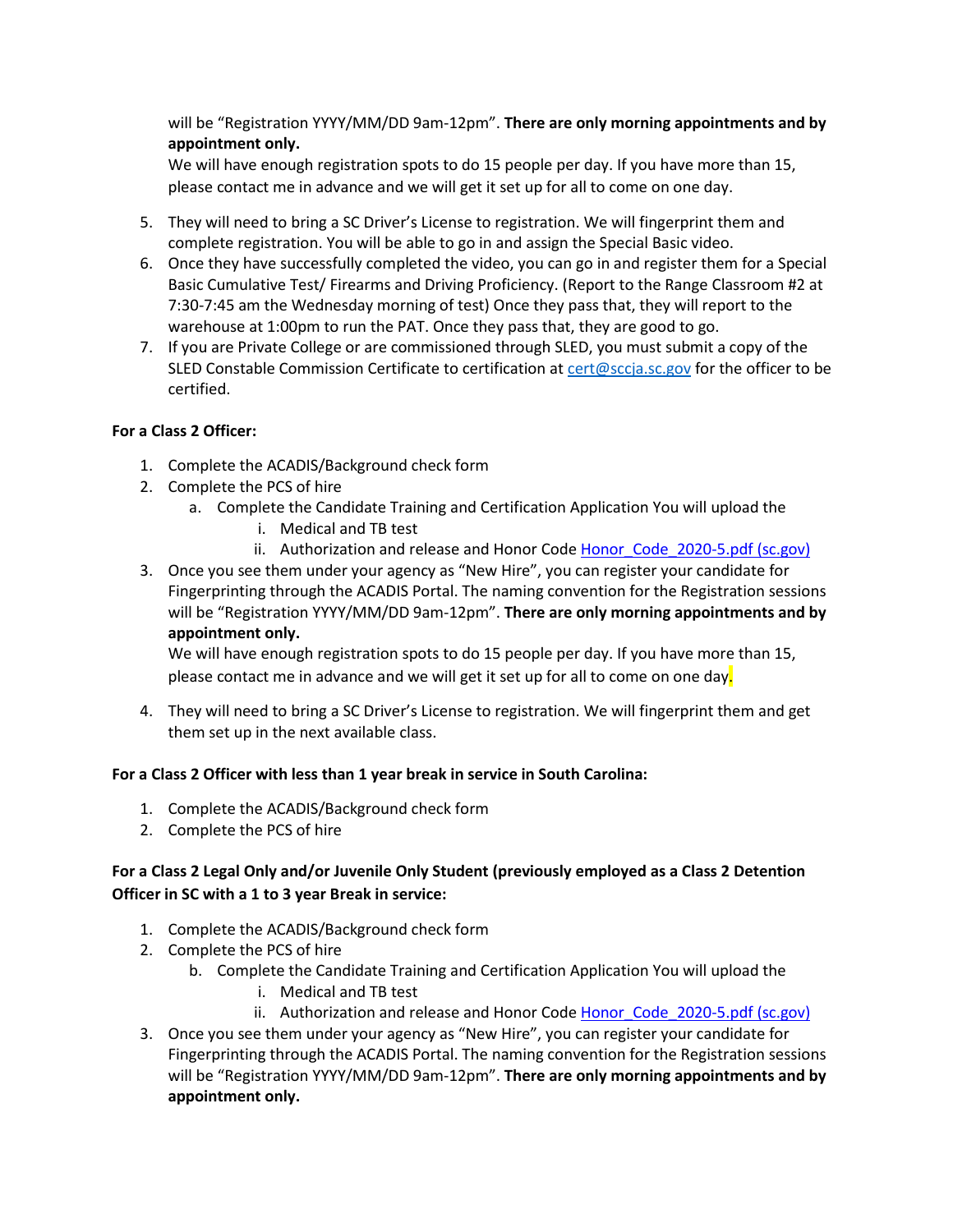We will have enough registration spots to do 15 people per day. If you have more than 15, please contact me in advance and we will get it set up for all to come on one day.

- 4. They will need to bring a SC Driver's License to registration. We will fingerprint them and assign the Videos needed.
- 5. Manuals are available in Acadis under Manuals Basic Detention Student Manuals. The BD Legal and Juveniles only should be given to student
- 6. You can register them for the next available Basic Detention Juvenile Only and/or Legal Only Cumulative Test. (Report to the Village Cafeteria between 12:30-12:45 the date of test)

# **For a Class 2 Legal Only and/or Juvenile Only Student (Previous SC Dept of Corrections or a Previously Certified Detention Officer certified Out of State with no more than 3 year break in Service:**

- 1. Complete an Out of State Training Review Training Review PD.pdf (sc.gov)
	- a. Release and Authorization Microsoft Word Release Authorization1.doc (sc.gov)
	- b. Post Letter Post Letter for Training Review 8-2018.pdf (sc.gov)
- 2. Complete the ACADIS/Background check form
- 3. Complete the PCS of hire
	- a. Complete the Candidate Training and Certification Application You will upload the
		- i. Medical and TB test
		- ii. Authorization and release and Honor Code Honor Code 2020-5.pdf (sc.gov)
- 4. Once you see them under your agency as "New Hire", you can register your candidate for Fingerprinting through the ACADIS Portal. The naming convention for the Registration sessions will be "Registration YYYY/MM/DD 9am-12pm". **There are only morning appointments and by appointment only.**

We will have enough registration spots to do 15 people per day. If you have more than 15, please contact me in advance and we will get it set up for all to come on one day.

- 5. They will need to bring a SC Driver's License to registration. We will fingerprint them and assign the Videos needed.
- 6. Once approved, Registration will assign videos. Manuals are available in Acadis under Manuals Basic Detention Student Manuals. The BD Legal and Juveniles only should be given to student
- 7. Once completed, you can register them for the next available Basic Detention Juvenile Only and/or Legal Only Cumulative Test. (Report to the Village Cafeteria between 12:30-12:45 the date of test)

# **For Class 3 Basic:**

- 1. Complete the ACADIS/Background check form
- 2. Complete the PCS of hire for Class 3
	- i. Complete the Candidate Training and Certification Application
	- ii. You will upload the Authorization and release and Honor Code Honor\_Code\_2020-5.pdf (sc.gov)
- 3. Once you see them under your agency as "New Hire", you can register your candidate for Fingerprinting through the ACADIS Portal. The naming convention for the Registration sessions will be "Registration YYYY/MM/DD 9am-12pm". **There are only morning appointments and by appointment only.**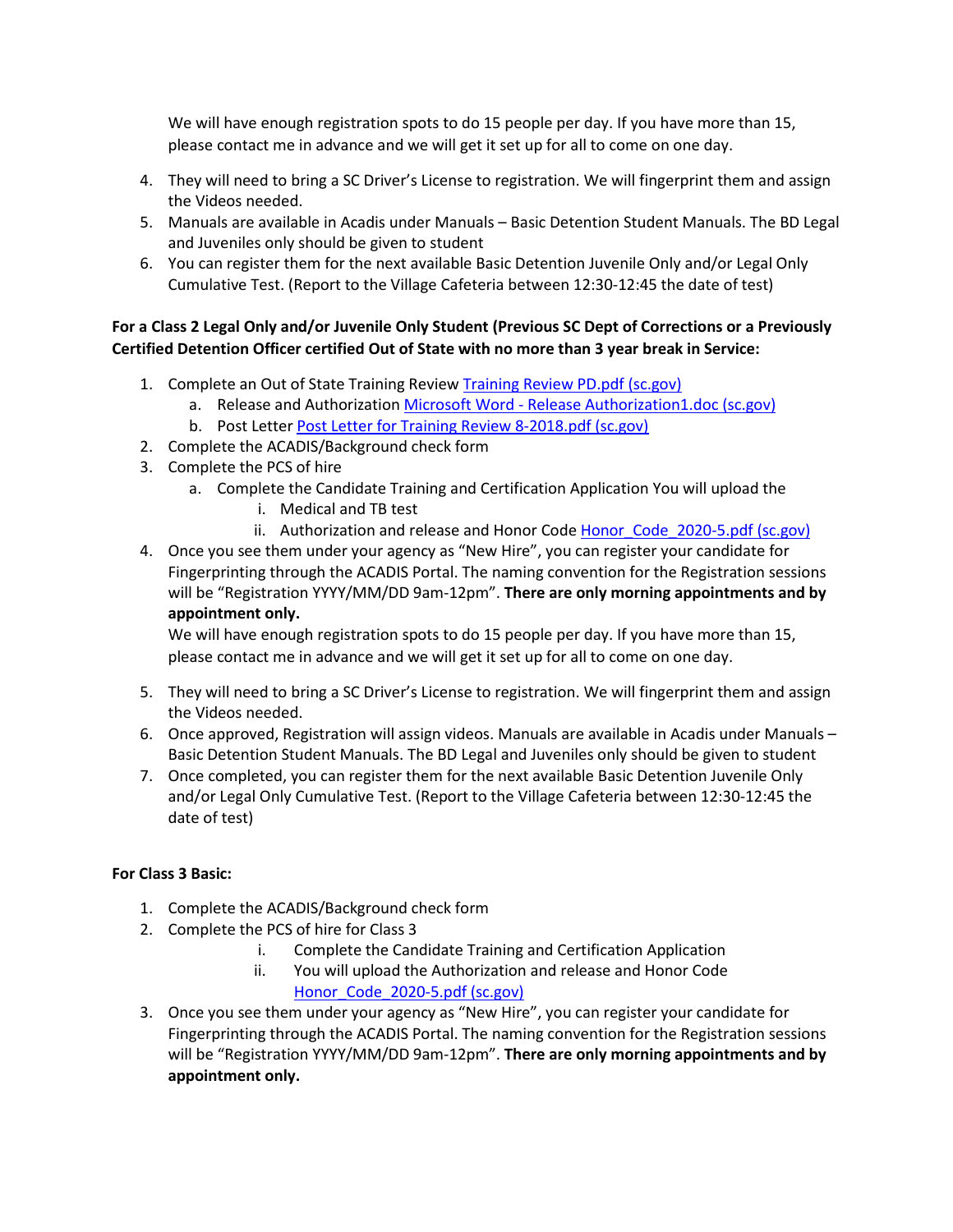We will have enough registration spots to do 15 people per day. If you have more than 15, please contact me in advance and we will get it set up for all to come on one day.

- 4. They will need to bring a SC Driver's License to registration.
- 5. You can assign the Class 3 Basic Videos. Manuals are available in Acadis under Manuals Class 3 Basic Manuals. All Class 3 Basic Manuals and Power Points should be given to student
- 6. Once they have completed it, you can register them for a Class 3 Basic cumulative exam. (Report to the Village Cafeteria between 12:30-12:45 the date of test)
- 7. If you are Private College or are commissioned through SLED, you must submit a copy of the SLED Constable Commission Certificate to certification at cert@sccja.sc.gov for the officer to be certified.

# **For Class 3 Advanced:**

- 1. Complete the ACADIS/Background check form
- 2. Complete the PCS of hire –all Class 3 Advanced officers must have a psychological test a. https://sccja.sc.gov/news/2020-09/psychological-guidelines-revised
- 3. Within 3 days of issuing a Firearm, complete the Firearms Verification Form
- 4. Complete the Candidate Training and Certification Application
	- a. You will upload the Authorization and release and Honor Code Honor Code 2020-5.pdf (sc.gov)
- 5. Once you see them under your agency as "New Hire", you can register your candidate for Fingerprinting through the ACADIS Portal. The naming convention for the Registration sessions will be "Registration YYYY/MM/DD 9am-12pm". **There are only morning appointments and by appointment only.**

We will have enough registration spots to do 15 people per day. If you have more than 15, please contact me in advance and we will get it set up for all to come on one day.

- 6. They will need to bring a SC Driver's License to registration.
- 7. Assign the Advanced Class 3 Videos. Manuals are available in Acadis under Manuals Class 3 Manuals. All Class 3 Advanced Handouts, Manuals and Power Points should be given to student.
- 8. Once they have completed all training, you can register them for a Class 3 Advanced DT/Firearms Proficiency provided by the Mobile Training Unit (MTU).
- 9. Once they pass the DT/Firearms Proficiencies, you can register them in ACADIS for a Class 3 Advanced Cumulative Exam. (Report to the Village Cafeteria between 12:30-12:45 the date of test)
- 10. If you are Private College or are commissioned through SLED, you must submit a copy of the SLED Constable Commission Certificate to certification at cert@sccja.sc.gov for the officer to be certified.

# **For an Officer transferring from one Certification to another (ex: Class 2 transferring to Class 1 LECO, Class 3 Advanced Transferring to Class 1 LEO) within the same agency:**

- 1. Complete the Internal Transfer Form
- 2. Within 3 days of issuing a Firearm, complete the Firearms Verification Form
- 3. Complete the Candidate Training and Certification Application
	- a. Refer to certification type above for the other necessary documents.